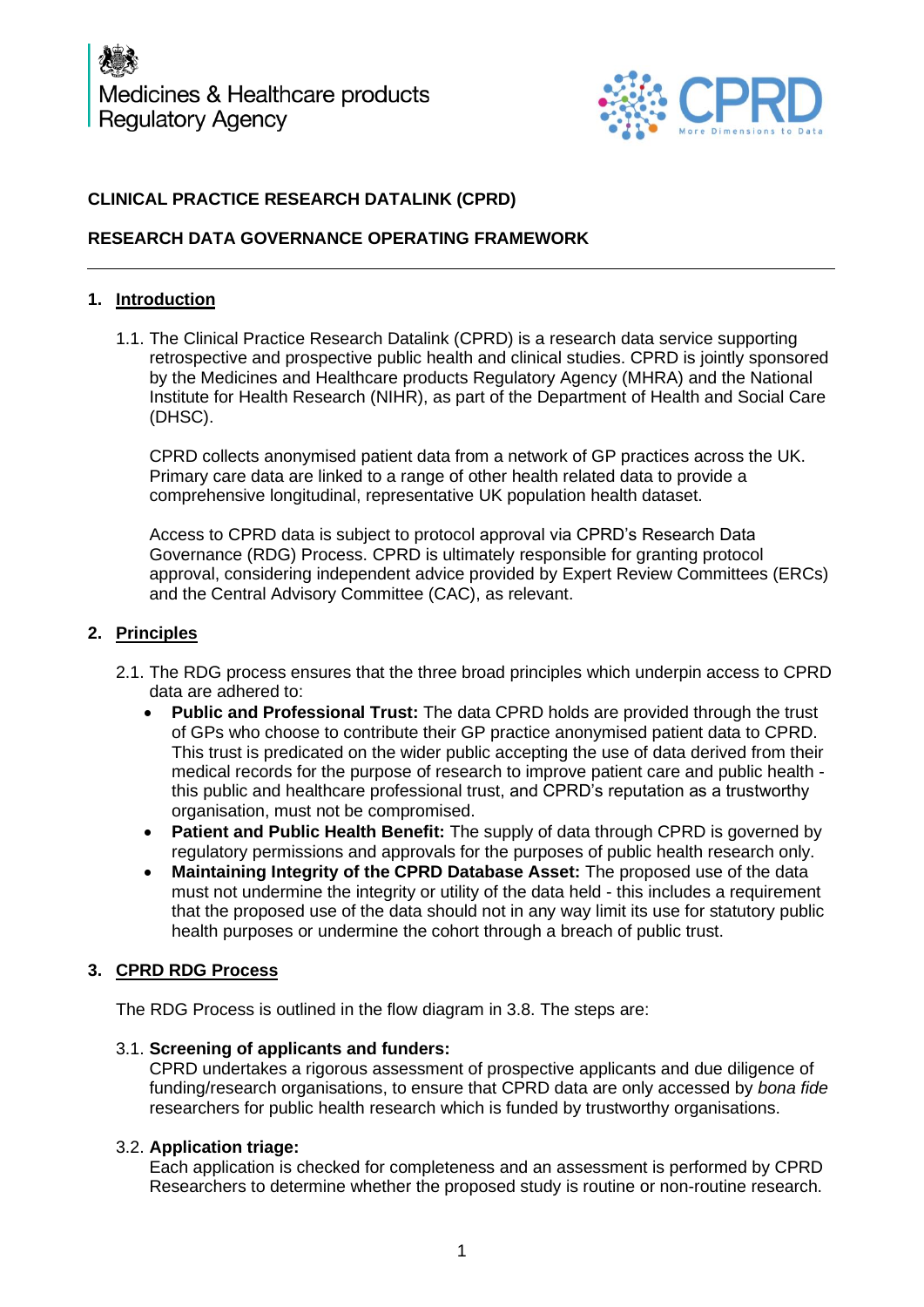#### 3.3. **Routine research review:**

Routine research protocols are reviewed by CPRD Researchers.

#### 3.4. **Non-routine research review:**

Protocols categorised as non-routine research are reviewed by an Expert Review Committee (ERC). Advice on the scientific merit of protocols is provided to CPRD by the ERCs. The role of the ERCs is described in section 4.

Routine and non-routine research studies may also undergo additional review by lay reviewers, subject matter experts, or information governance experts.

#### 3.5. **Quality assurance:**

The Central Advisory Committee (CAC) will review any routine research or non-routine research applications which have been escalated to the CAC either by CPRD or on recommendation of an ERC. Quality assurance of the Research Data Governance Process is also provided by the CAC. The role of the CAC is described in section 5.

#### 3.6. **Final decision and feedback:**

As the legal entity acting as the data controller on behalf of the Department of Health and Social Care (DHSC), CPRD is ultimately responsible for decisions on all applications for access to CPRD data. Advice from the ERCs and CAC, where applicable, is taken into account when making the final decision. CPRD will communicate the final decision to the applicant.

3.7. Applicants may appeal via the Appeals Process if an application is rejected.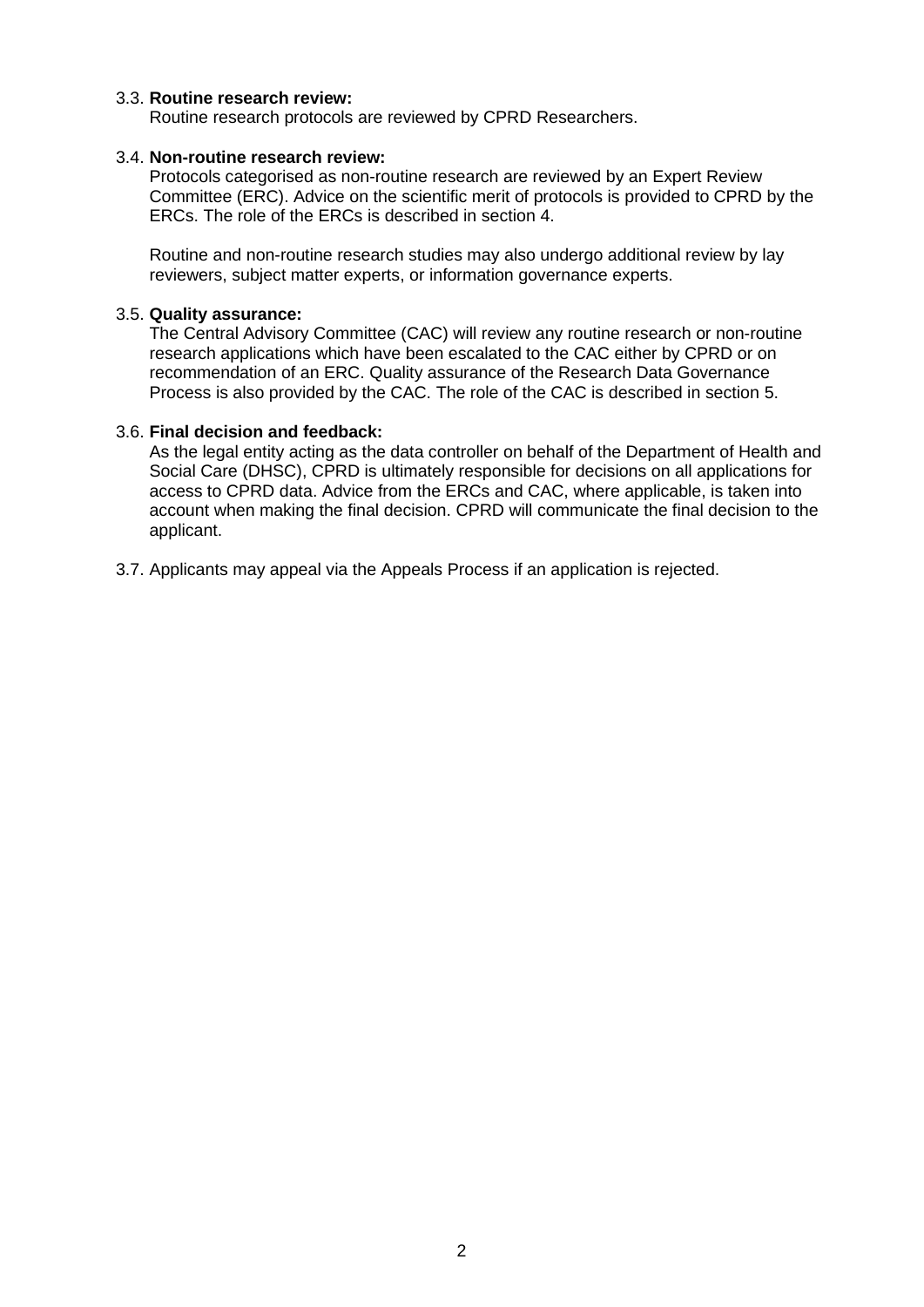#### 3.8. **RDG Process diagram:**



# **4. Expert Review Committees (ERCs)**

- 4.1. The role of the ERCs is to provide expert scientific advice to CPRD on individual applications requesting access to CPRD data for public health research purposes, including consideration of ethical and reputational issues.
- 4.2. The ERCs must provide advice in line with the Terms of Reference and Members' Terms and Conditions of Appointment to the ERC, and in accordance with Review Guidelines.

## 4.3. Each ERC comprises:

- One CPRD Researcher
- Two external Expert Review Committee Reviewers
- One external Expert Review Committee Chair
- 4.4. Other CPRD staff, lay representatives and subject matter experts may be invited to provide advice at the request of CPRD or the ERC Chair.